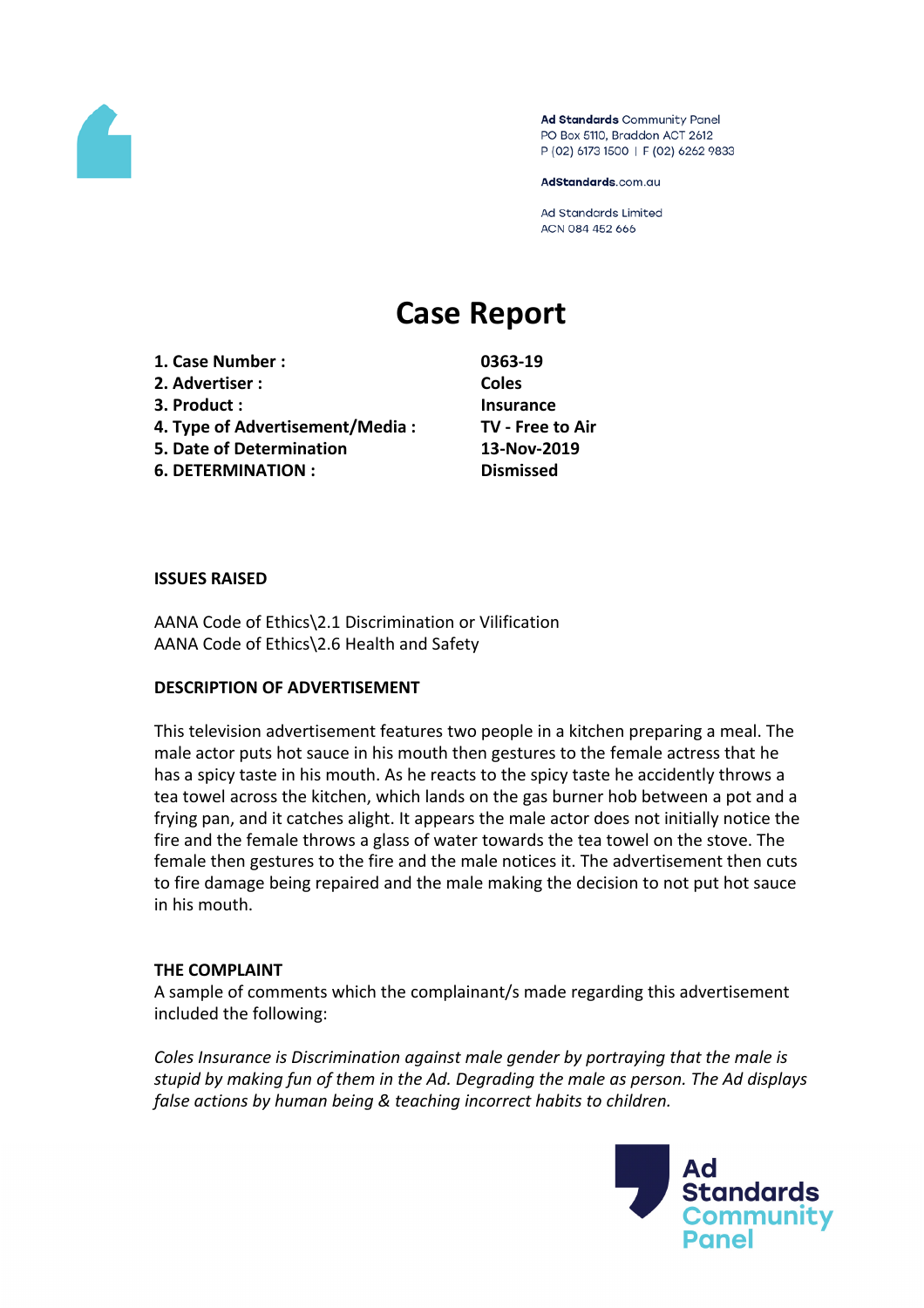

*It is extraordinarily dangerous to throw water on a stove top fire if the source of the fire, which is not made clear in this TVC, is fat or oil. I've seen a demonstration of this by the local Fire and Rescue folk. It will cause a near explosive flare up. This TVC should be deleted for safety reasons.*

# **THE ADVERTISER'S RESPONSE**

Comments which the advertiser made in response to the complainant/s regarding this advertisement include the following:

*I refer to your letter to Coles in respect of the above complaint. I have set out below Coles' response to your queries.*

# *The Complaints*

*AD DESCRIPTION 1: "Coles Insurance is advertising a Man who drinks hot sauce out of the container in front of his female wife, then the Ad goes on by the male performing like little child."*

*COMPLAINT 1: "Coles Insurance is Discrimination against male gender by portraying that the male is stupid by making fun of them in the Ad. Degrading the male as person. The Ad displays false actions by human being & teaching incorrect habits to children."*

*AD DESCRIPTION 2: "The TVC depicts a couple in the kitchen. The male swigs from a bottle of hot sauce and is overwhelmed by its heat. The female tosses a glass of water towards him, but it is revealed that she is throwing it on a fire on the stovetop."*

*COMPLAINT 2: "It is extraordinarily dangerous to throw water on a stove top fire if the source of the fire, which is not made clear in this TVC, is fat or oil. I've seen a demonstration of this by the local Fire and Rescue folk. It will cause a near explosive flare up. This TVC should be deleted for safety reasons.*

# *The relevant advertisement*

*Coles notes the complaints relates to a 30 second TV commercial (the Advertisement) that promotes Coles Insurance (the Product). The Advertisement features two people in a kitchen preparing a meal. The male actor puts hot sauce in his mouth then gestures to the female actress that he has a spicy taste in his mouth. As he reacts to the spicy taste he accidently throws a tea towel across the kitchen, which lands on the gas burner hob between a pot and a frying pan, and it catches alight. It appears the male actor does not initially notice the fire and the female throws a glass of water towards the tea towel on the stove. The female then gestures to the fire and the male notices it. The advertisement then cuts to fire damage being repaired and the male making the decision to not put hot sauce in his mouth.*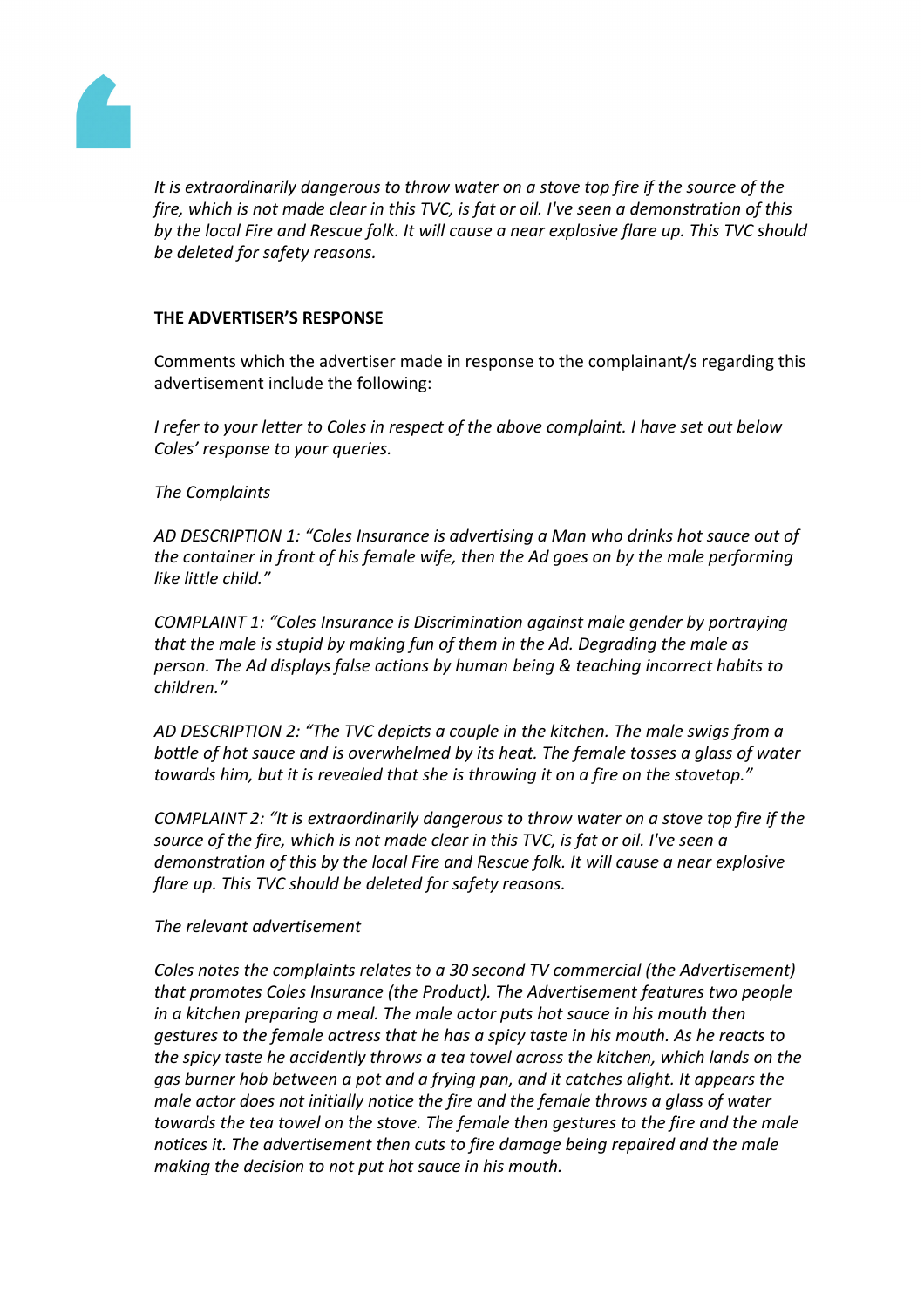

### *Response*

*The purpose of the Advertisement is to communicate that accidents happen sometimes and that Coles Insurance can protect customers from some of the financial impact those accidents may otherwise have. Coles does not believe the Advertisement breaches any section of the AANA code of Ethics (the Code) as outlined below.*

# *AANA Code of Ethics*

# *2.1 Discrimination or vilification*

*The first complaint alleges the Advertisement portrays the male as stupid and it is degrading to the man in the Advertisement. While the actions of the actor could be seen to be doltish there is nothing in the Advertisement to indicate this is on account of his gender or that it occurred because he is a man. There is no indication that the man regularly makes mistakes or is generally incompetent. There is no depiction of the man being ridiculed or humiliated as a result of his mistake. Nor are any of the actions of the female portrayed to be on account of her gender. The Advertisement could have equally been filmed with two females or two males without any change to the scripting or direction in relation to the acting.*

*This is not a depiction of material in a way which discriminates against or vilifies a person or section of the community on account of gender and Coles believes the Advertisement does not breach Section 2.1 of the Code. Coles believes this decision should be consistent with determinations 0014/18, 0466/18 and 0048/18 which confirm the depiction of men as incompetent in one advertisement does not suggest that this same situation applies to all men, or that it is specific to men.*

# *2.2 Exploitative and degrading*

*The advertisement does not depict anything that is exploitative or degrading in relation to any individual or group of people.*

# *2.3 Violence*

*At no time does the Advertisement present or portray violence.*

# *2.4 Sex, sexuality and nudity*

*The actor and actress are appropriately dressed and are not portraying or communicating a message of a sexual nature.*

# *2.5 Language*

*The Advertisement uses language appropriate in the circumstances. The Advertisement does not include any strong or obscene language.*

# *2.6 Health and Safety*

*The Advertisement does not depict material that is contrary to Prevailing Community Standards on health and safety.*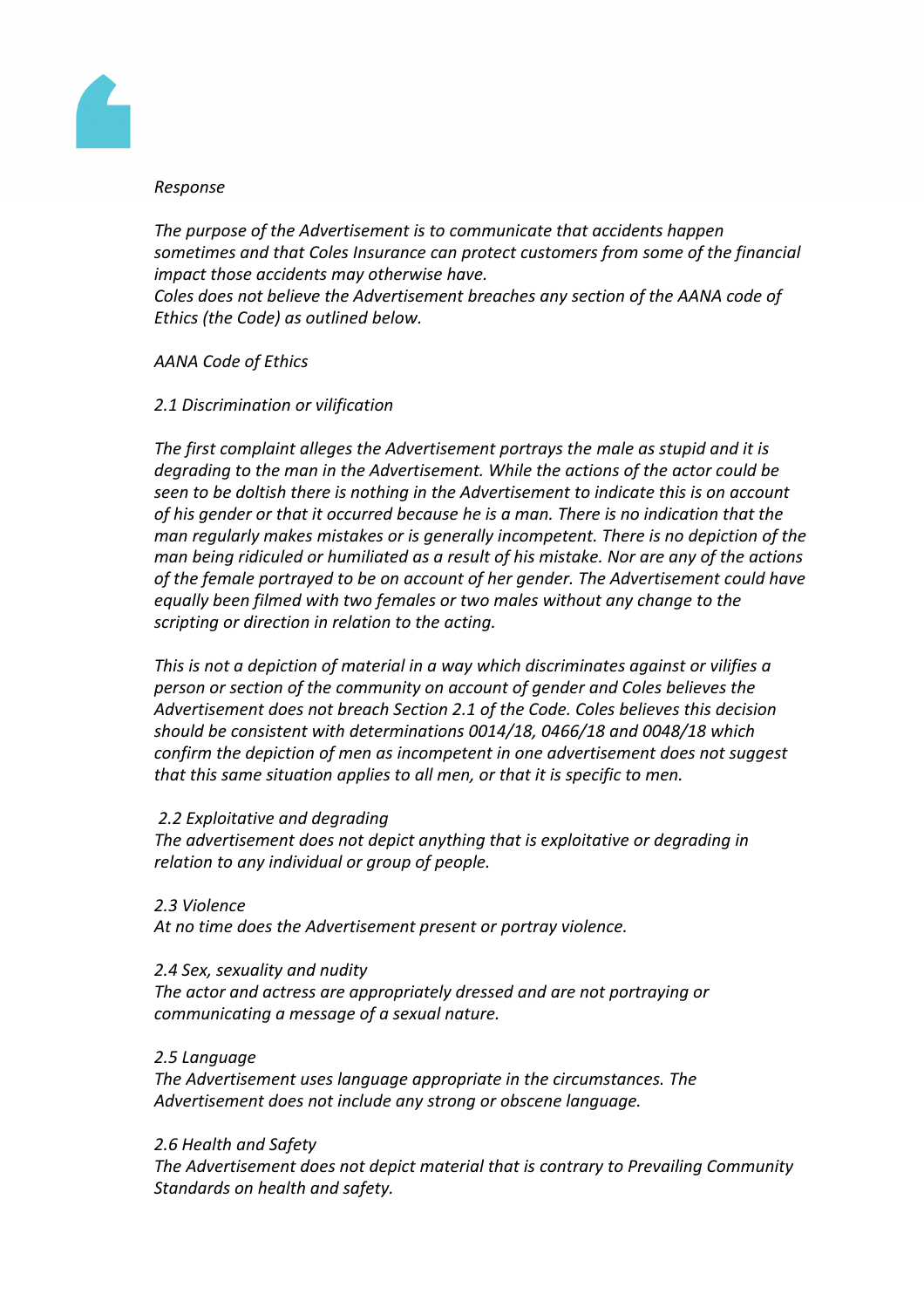

*The tea towel catches fire from a hob that has no pan on it. The Advertisement does not show anything being cooked, or the presence of any oil. On this basis Coles believes that the throwing of water towards the source of the fire is not a depiction of material contrary to prevailing community standards, or is a depiction of an unsafe practice..*

*The AANA Practice Note – Code of Ethics relevantly states in relation to section 2.6: Health and Safety (Section 2.6):*

*Images of bike riding without helmets or not wearing a seatbelt will be contrary to prevailing community standards relating to health and safety. Similarly, advertisements depicting unsafe practices or images, such as riding down a hill in a wheelie bin, using a mobile phone while driving or apparently hiding in a chest freezer etc are unacceptable. Advertisers should take care not to depict behaviour that children may imitate.*

*The advertisement as a whole is whimsical and is unlikely to be taken seriously by viewers. In determination 0474/14 the Board noted the stylised nature of the advertisement and considered that the unrealistic nature of the actors' behaviour and the subsequent fire is sufficient to be very unlikely to encourage copycat behaviour. The Board considered that 'the advertisement did not encourage or condone the setting on fire of objects within a house or anywhere else.'*

*Further to this, Coles submits that that the advertisement is intended to be humorous, rather than instructional, in nature. Coles also believes that most members of the community are likely to understand the general message of the Advertisement which is that mistakes happen rather than it promoting unsafe behaviour to children or adults.*

*2.7 Distinguishable as advertising The Advertisement is clearly distinguishable as advertising.*

# *Conclusion*

*Coles submit that The Advertisement is compliant with all relevant Code requirements and the complaint should be dismissed. If you have any further questions or concerns, please do not hesitate to contact me.*

# **THE DETERMINATION**

The Ad Standards Community Panel (Panel) considered whether this advertisement breaches Section 2 of the AANA Code of Ethics (the Code).

The Panel noted the complainants' concerns that the advertisement:

- Discriminates against the male gender by portraying the male as stupid
- Shows unsafe behaviour of someone throwing water on a fire on the stovetop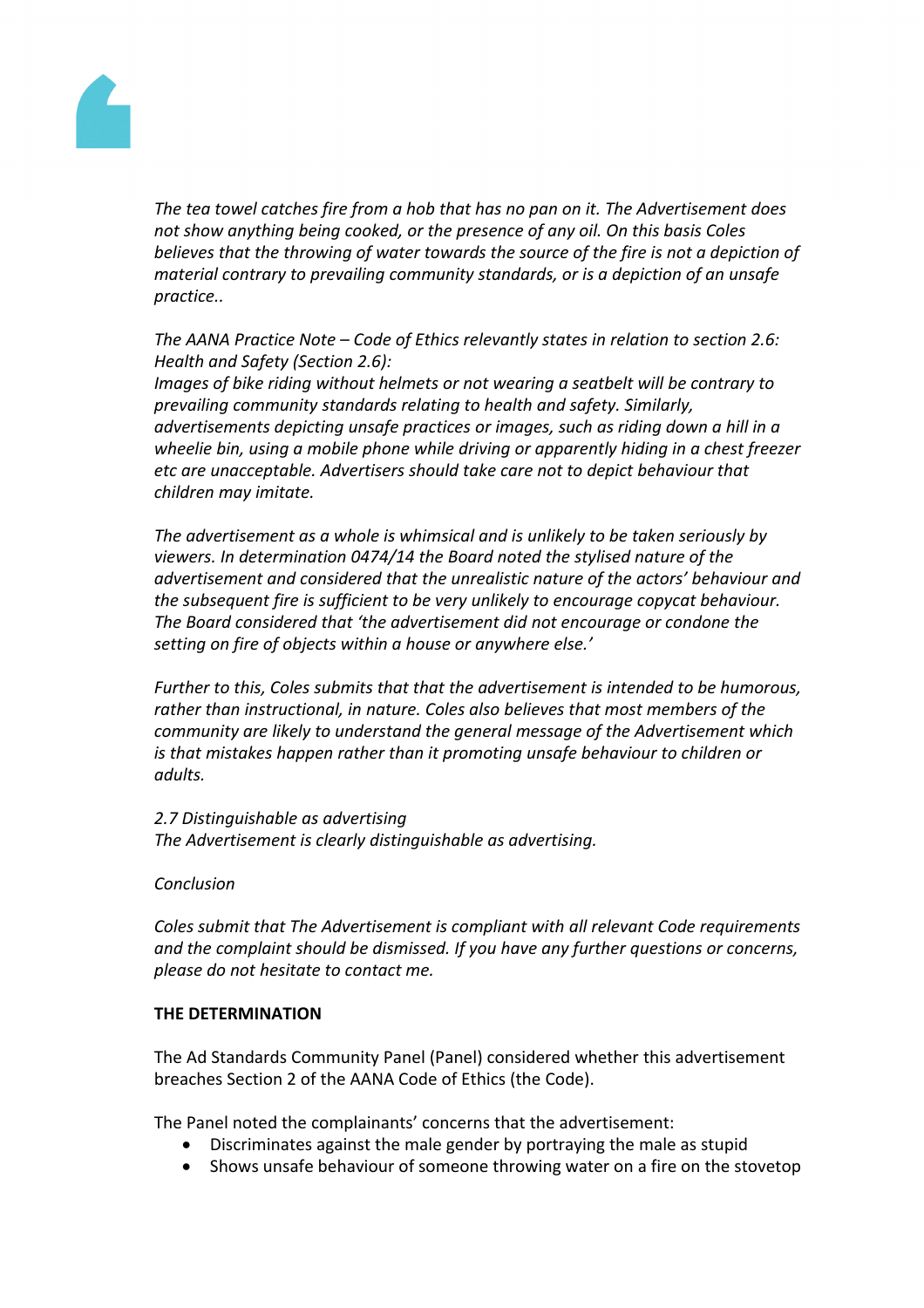

The Panel viewed the advertisement and noted the advertiser's response.

The Panel considered whether the advertisement complied with Section 2.1 of the Code which requires that 'advertisements shall not portray or depict material in a way which discriminates against or vilifies a person or section of the community on account of race, ethnicity, nationality, gender, age, sexual preference, religion, disability, mental illness or political belief.'

The Panel noted the Practice Note to Section 2.1 provides the following definitions:

"Discrimination – unfair or less favourable treatment.

Vilification – humiliates, intimidates, incites hatred, contempt or ridicule."

The Panel noted the complainants' concerns that the advertisement discriminates against the male gender by portraying the male as stupid.

The Panel considered that the male in the advertisement had been shown to act foolishly, in drinking hot sauce out of a bottle and then not realising when the stove catches alight.

The Panel noted that it had considered a similar issue in case 0466-18, in which: "The Panel considered that there is no indication that the man regularly makes mistakes or is generally incompetent. The Panel noted that there is no depiction of the man as being ridiculed or humiliated as a result of his mistake. The Panel considered that there is no implication in the advertisement that the man's error was made because he is a man, and no implication that all men are incapable of home improvements. The Panel considered that the advertisement did not portray or depict material in a way which discriminates against or vilifies a person or section of the community on account of gender and determined that the advertisement did not breach Section 2.1 of the Code."

Similar to case 0466-18, the Panel considered that the current advertisement did not suggest the man had acted in that manner because he was a man, and no indication that all men would act in the same manner.

The Panel considered that the advertisement did not portray or depict material in a way which discriminates against or vilifies a person or section of the community on account of gender and determined that the advertisement did not breach Section 2.1 of the Code.

The Panel considered whether the advertisement complied with Section 2.6 of the Code. Section 2.6 of the Code states: "Advertising or Marketing Communications shall not depict material contrary to Prevailing Community Standards on health and safety".